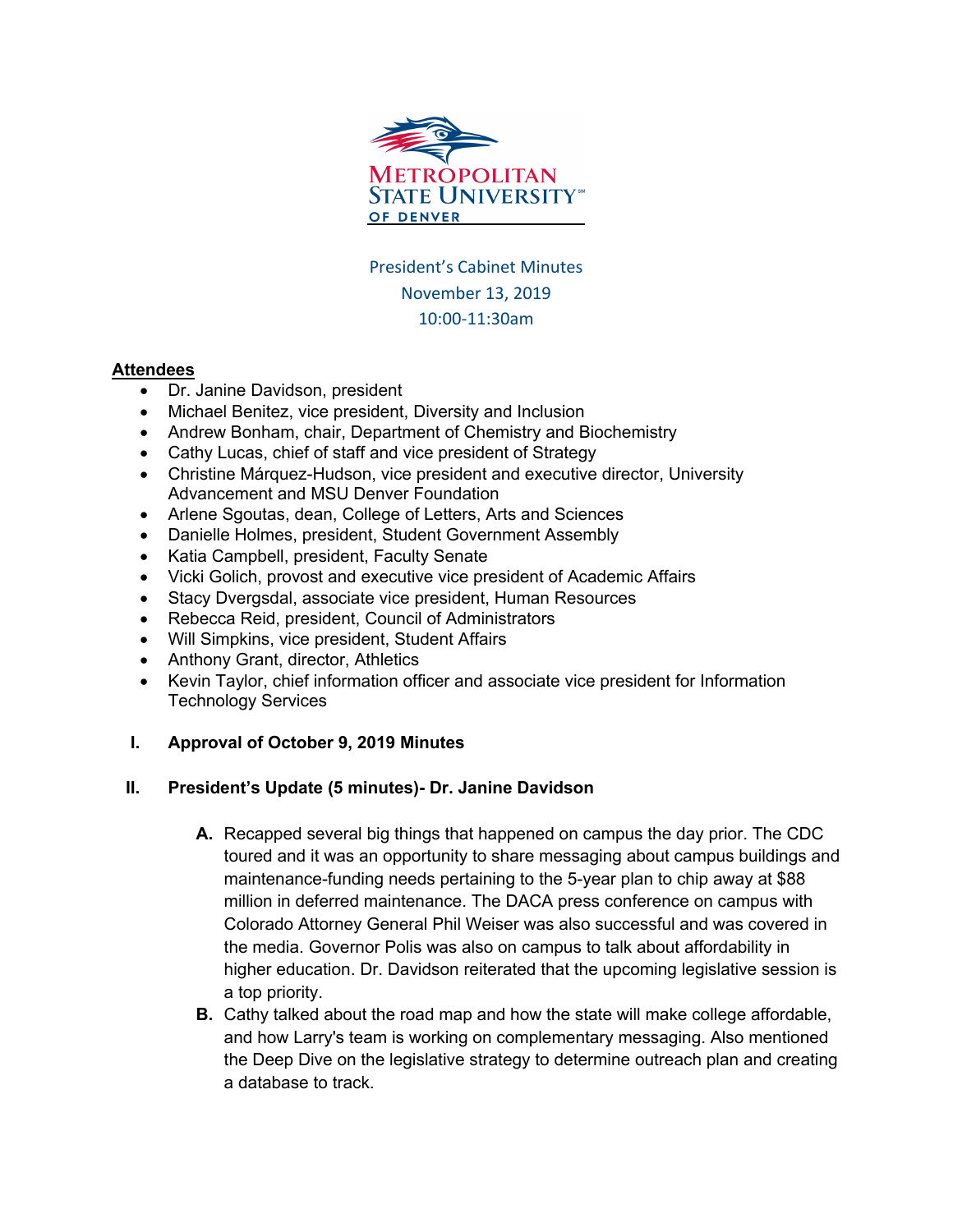- **C.** Vicki also touched on the road map to containing college costs and a document that takes an in-depth look. MSU Denver has taken the lead nationally on lowering costs in a dramatic way.
- **D.** Michael echoed that the DACA event went well and was a chance to demonstrate how MSU Denver stands behind this mission and hear from students.

# **III. President's Advisory Council (15 minutes)-** Culture and Workplace

- A. John Kietzmann, associate director of Athletics, and Bill Carnes, D.M., professor, Department of Management
	- 1. The council is focused on attracting and retaining diverse faculty, staff and student populations. At an August meeting, they looked at how to better the council going forward with communications.
	- 2. Four subcommittees are looking at employee training, employee development, employee engagement and recognition, and onboarding. Priorities include moving to a leadership track, mindful leadership, crucial conversations and continued coaching. Also want to bring together different types of committees on campus to combine power and make it go further and figure out who is doing what and where. Leadership buy-in is also important and communication help is needed.
	- 3. The next step is to connect with HR by the end of February to engage and get a broader prospective from campus.

## **IV. Proposed University Policies (20 minutes)**

- A. Sheila Rucki, professor, political science and Nick Stancil, Deputy General Counsel
	- 1. Staff Government Policy
		- a) This was brought forward last month, and it outlines instructions for staff to meet and discuss staff issues. The vote on this was AY.
	- 2. Political Activity and Lobbying
		- a) The purpose is to provide a process for employees to speak on behalf of the University on political issues and outlines behavior as a staff member vs. affiliation. Highlights overall what is legal but may need more guidelines to address gray areas. The vote on this was AY.
	- 3. Animals on University Property
		- a) This policy takes a three-prong approach: no pets, allows service animals, establishes a system for emotional support animals through HR. The things to weigh concerning ESAs include questions allowed under federal law, doctor documentation, campus shared spaces and what the other schools allow, benefits vs. cons, appropriate accommodations, faculty and staff training, approved types of animals, delineating between ESAs and service animals. Vote was 41 recommend, 10 no; Dr. Davidson would like